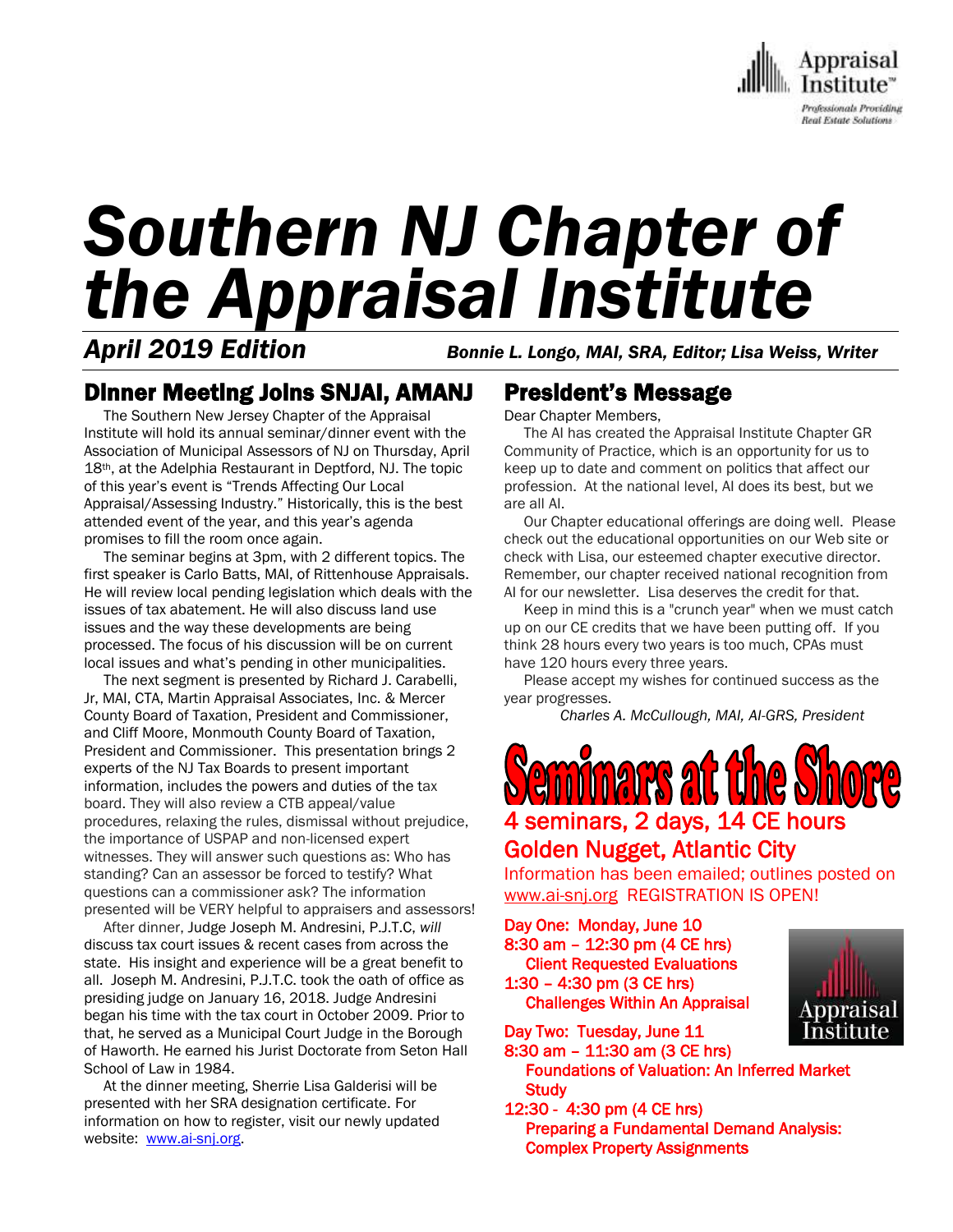

## . 2019 UPCOMING EVENTS

[www.myappraisalinstitute.org/education/southernNewJersey](http://www.myappraisalinstitute.org/education/southernNewJersey)

CONFIRMED 2019 DATES: Register now!

April 8 & 9: Residential & Commercial Valuation of Solar, SJ Tech Center

April 18: Appraiser & Assessor Dinner Meeting, Adelphia Restaurant

May 10: How Tenants Create or Destroy Value: Leasehold Valuation and its Impact on Value (7hr seminar), SJ Tech **Center** 

May 16: Using Spreadsheet Programs in Real Estate

Appraisals (7hr seminar), SJ Tech Center

May 17: NJ Regs, Adelphia Restaurant

May 17: PA Regs, Adelphia Restaurant

June 4: USPAP 7-hr Update, Adelphia Restaurant

June 10 & 11: Seminars at the Shore with Vince Dowling, MAI, Golden Nugget

SNJAI Chapter Members: Don't forget the special pricing

for USPAP and the solar class --- read your emails or ask

Lisa for the promo code!

SAVE THE DATE: September 19 - September Symposium!

- If you have classes/seminars/speaks suggestions,
- please contact Lisa --- we want to offer what you need!  $\overline{\phantom{0}}$

### Are you on Facebook? We now have a chapter page: "like" us: Southern NJ Chapter - Appraisal Institute



## A Note of Thanks

 I would like to thank the nominating committee for selecting me as the 2018 recipient of the George Olasin Award. It is a true honor to be selected by my peers for this award. Since becoming a member of AI many years ago I have attended numerous national conferences all over the country as well as region meetings and other local chapter meetings. All of those hours and travels gave me the opportunity to learn from others. I benefited personally from that and our chapter benefited from that.

 I learned what worked and what didn't work for chapters and most importantly I learned, by comparison, that our chapter is one of the most efficiently run and provides the most benefits for our members. Our chapter provides more education and networking opportunities at a lower cost than any other chapter that I know. There are two reasons for that: we have an outstanding executive director, and we have outstanding members who combined are willing to devote their time to plan these events which benefit all of our members as well as non-members and maintain the reputation of the most respected professional appraisal organization.

 However, all organizations, including ours, must develop new active members to maintain our success. We face a continuous battle of attrition. The past recipients of the

George Olasin Award, as well as all of our members who are no longer with us, left with hopes that we would continue what they helped build. I ask those of you who are members, but do not contribute beyond your monetary dues, give serious thought as to why you are a member. Think about the many benefits that you receive as a member and how your career has benefited from membership. Paying your annual membership dues and attending dinner meetings to obtain your minimum CE credits is not what it means to be a true member. That does little to advance your career and little to advance the mission of our chapter or the Appraisal Institute. Ask one of our officers, directors or our executive director how you can become a contributing member and in turn how you can benefit even further.

 Dedicate service to your chapter, exhibit a high standard of ethics and professionalism to your appraisal practice, and you too will be deserving of the George Olasin Award. *Edward T. Molinari, SRA, AI-RRS*

## Comprehensive Exam Prep

Gary DeWeese, MAI, and an instructor for the Appraisal Institute for more than 20 years, is offering his Comp Exam prep material for sale. The cost is \$300 for the Income, \$150 for the Sales, \$150 for the Cost/HBU and \$150 for the General module material. If you purchase the first 3 modules, the General module material is free. The material is based on multiple choice type problems with detailed solutions illustrated. The material is electronically delivered the same day as ordered. For more information about the material, to read student reviews, and learn how to order go towww.garydeweese.com or contact Gary directly at garydeweese@comcast.net or 925-216-8751. *The materials were developed by Gary DeWeese and are not sponsored or endorsed by the Appraisal Inst.*



Look for our ad on page 22 in the current Chronicle Magazine, published by the Southern NJ Development Council! (Chapter members: read current SNJDC updates every Friday in the Notes emailed to you!)

<http://snjdc.org/publications/the-chronicle/>

## Appraisal Institute Premieres Leasehold Valuation Seminar

 The Appraisal Institute premiered a NEW seven-hour classroom seminar on leasehold valuation issues. "How Tenants Create or Destroy Value: Leasehold Valuation and its Impact on Value" goes beyond methodology to explore how to measure a property rights adjustment, the theory underlying the use of a leasehold yield rate  $(Y_{LH})$  to value the leasehold, as well as the application of a property rights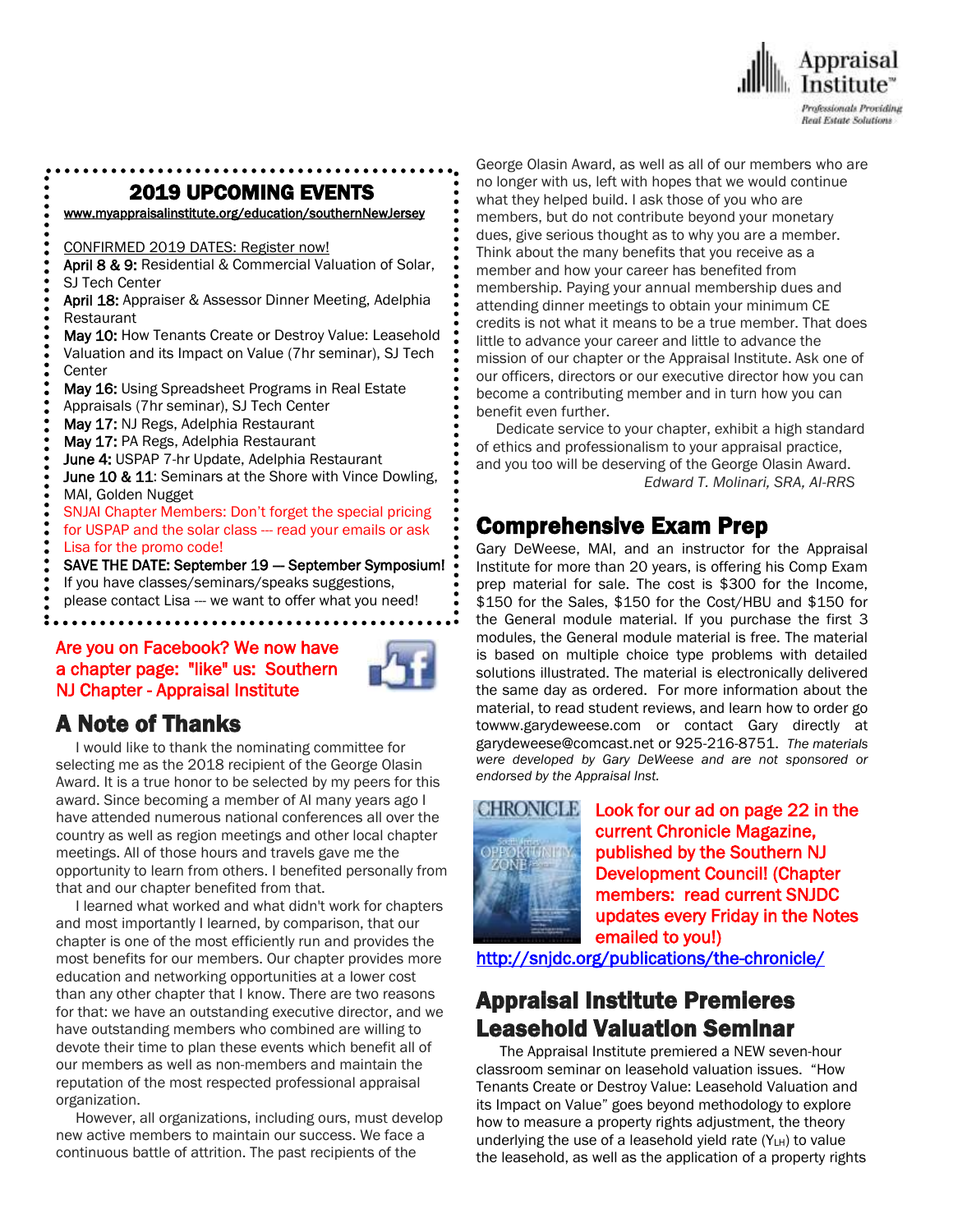

adjustment in all three approaches to value. The seminar further addresses:

- How the terms of a tenant's lease impact value either positively or negatively;
- Situations that require a valuation of a leasehold;
- Methodologies in valuing a leasehold, including examples and exercises;
- The impact of a leasehold in the valuation of property using all applicable approaches; and
- Challenges facing appraisers performing leasehold valuation assignments.

 The new seminar will be offered April 12, in Auburn Hills, Michigan; April 12, in Asheville, NC; April 26, in Nashville, Tennessee; May 1, in Boston; May 2, in Corpus Christi, TX; May 10, in Mullica Hill, NJ; May 16, in Rockford, Illinois; July 8, in Las Vegas; and Sept. 13, in Sandy, Utah. *To register for our LOCAL offering, visit:*

[http://www.myappraisalinstitute.org/education/more\\_info.](http://www.myappraisalinstitute.org/education/more_info.aspx?id=48194&view=B&state=J4&sort=D) [aspx?id=48194&view=B&state=J4&sort=D](http://www.myappraisalinstitute.org/education/more_info.aspx?id=48194&view=B&state=J4&sort=D)

## Updated Website

The chapter websit[e www.ai-snj.org](http://www.ai-snj.org/) has been completely overhauled and revamped with a new fresh look! Check it out and have others view it as well. If you have any suggestions on more improvements, please email [lisamayweiss@hotmail.com.](mailto:lisamayweiss@hotmail.com)



## Member Benefit: 2019 Self-Storage Almanac & 2019 Self-Storage Expense Guidebook

 The *2019 Self-Storage Expense Guidebook* provides operating expense data for self-storage properties including ranges and averages by region in the major expense categories. It features all new format and data. It is a companion to the annual *Self-Storage Almanac* and a mustread for self-storage professionals! Utilizing newly defined regions, topics covered include:

- Taxes
- Insurance
- Repairs & Maintenance
- Administration
- On-Site & Off-Site Management
- **Utilities**
- Advertising

The *2019 Self-Storage Expense Guidebook*, a digital publication, is now available for purchase. Compiled by the editors of Mini-Storage Messenger magazine and the selfstorage team at NGKF Capital markets, the 2019 edition of this highly regarded annual resource provides operating expense data for self-storage properties in the United States including ranges and averages by region in the major expense categories. This edition features an all new

format and data. Order the digital format for \$24.95. [Log](http://send.appraisalinstitute.org/link.cfm?r=b0cu52FEpQ5beQ1mo2g1Ag~~&pe=dba9zrdSCVLrkhSfkJeiJ-HtqcX3dUO7ZvPy_GZxKRq8oYx_FyW3pldTflCRr1YF0PqrtEsS4FHQqT2HWzdbsA~~&t=wuxyDBCMg44rsdTJoh04iQ~~) [in](http://send.appraisalinstitute.org/link.cfm?r=b0cu52FEpQ5beQ1mo2g1Ag~~&pe=dba9zrdSCVLrkhSfkJeiJ-HtqcX3dUO7ZvPy_GZxKRq8oYx_FyW3pldTflCRr1YF0PqrtEsS4FHQqT2HWzdbsA~~&t=wuxyDBCMg44rsdTJoh04iQ~~) to get the discount available to AI professionals only.

 The *2019 Self-Storage Almanac* features data including industry profile, economics and demographics, technology, finance, occupancy, and rental rates, as well as other benchmarking statistics and data. Contents include demographic trends, customer base, rental rates, occupancy, and specific site information as well as an overview of self-storage valuation and market conditions. AI professionals save up to \$50 on the list price. [Log](http://send.appraisalinstitute.org/link.cfm?r=b0cu52FEpQ5beQ1mo2g1Ag~~&pe=8Eg2sSA9Hy63AgIMADbwVXmtq4foMND4owzllYUafVzm1alSgZMrlGd-SyXu9Nit5UrLmbR5FA_z-02FOT2tEw~~&t=wuxyDBCMg44rsdTJoh04iQ~~) in to get the discount available to AI professionals only.

## Chapter Sending 2 to LDAC



The SNJAI is proud to announce that we are sending both Michael Descano, MAI, and Sherrie Lisa Galderisi, SRA, to LDAC in May. The Leadership Development & Advisory Council (LDAC) is a group of dedicated appraisers who come together once a year in Washington, D.C., to formulate solutions to problems and challenges faced by the appraisal profession. Through a series of roundtable discussions, LDAC provides a forum where ideas and opinions on targeted topics of concern to the appraisal profession are exchanged. Thank you to both Mike & Sherrie Lisa for your anticipated attendance on our behalf; we look forward to hearing about your experiences!

# Scholarship Deadlines \$\$\$\$\$\$\$

Do you have designation education to take towards your MAI, SRA, AI-GRS or AI-RRS designation? You may be eligible for a scholarship that will cover the cost of a course:

- [AI Education Trust AI Course Scholarship](http://send.appraisalinstitute.org/link.cfm?r=TyxXOooBFM-9kcaVyjABIA~~&pe=2LfVDLKkPw4a7iTJT6vFSRyUTGWvyKlgZVfaPxv8aeo3V7p4KW8PkzldlItyi6QjcBvOjG5kSbUVrCcwyOcfrw~~&t=tFW740karyB2Xp6B0vb37A~~)
- [AI Education Trust Minorities & Women AI Course](http://send.appraisalinstitute.org/link.cfm?r=TyxXOooBFM-9kcaVyjABIA~~&pe=buSm2u3XE0A-XOxJTNdDARx35OKrf9M7Cm1PFLBX8PcOseTGh-WmE1v1L86Qi2rC8D7CQupIRrnMkBAEYtTDfA~~&t=tFW740karyB2Xp6B0vb37A~~)  **Scholarship**

The AI Education and Relief Foundation awards scholarships quarterly to worthy candidates. For more information, [visit our website now.](http://send.appraisalinstitute.org/link.cfm?r=TyxXOooBFM-9kcaVyjABIA~~&pe=04S6BV_WRjPuRE9iBWgyet4QJhEnA9MTgKpjEHqURLFVBaSWFotXIxmjohy8sFUtAAx-lEomdoDTtMmRRRRz6g~~&t=tFW740karyB2Xp6B0vb37A~~) Have a question, email **[aierf@appraisalinstitute.org](mailto:aierf@appraisalinstitute.org)** or call 312-335-4133.

## News From National …

**[Online Education:](http://www.mmsend50.com/ls.cfm?r=99596491&sid=8974475&m=957997&u=Appraise&s=http://www.appraisalinstitute.org/online)** Learn at your own pace anytime, anywhere. Top-notch Appraisal Institute courses and seminars come straight to your desktop with online education! Learn



from any computer anywhere, whenever you have time. It's easy, convenient and a great way to get the education you want. Check out the current course listing now:

[http://www.appraisalinstitute.org/education/online](http://www.appraisalinstitute.org/education/online-education-view_programs.aspx)[education-view\\_programs.aspx](http://www.appraisalinstitute.org/education/online-education-view_programs.aspx)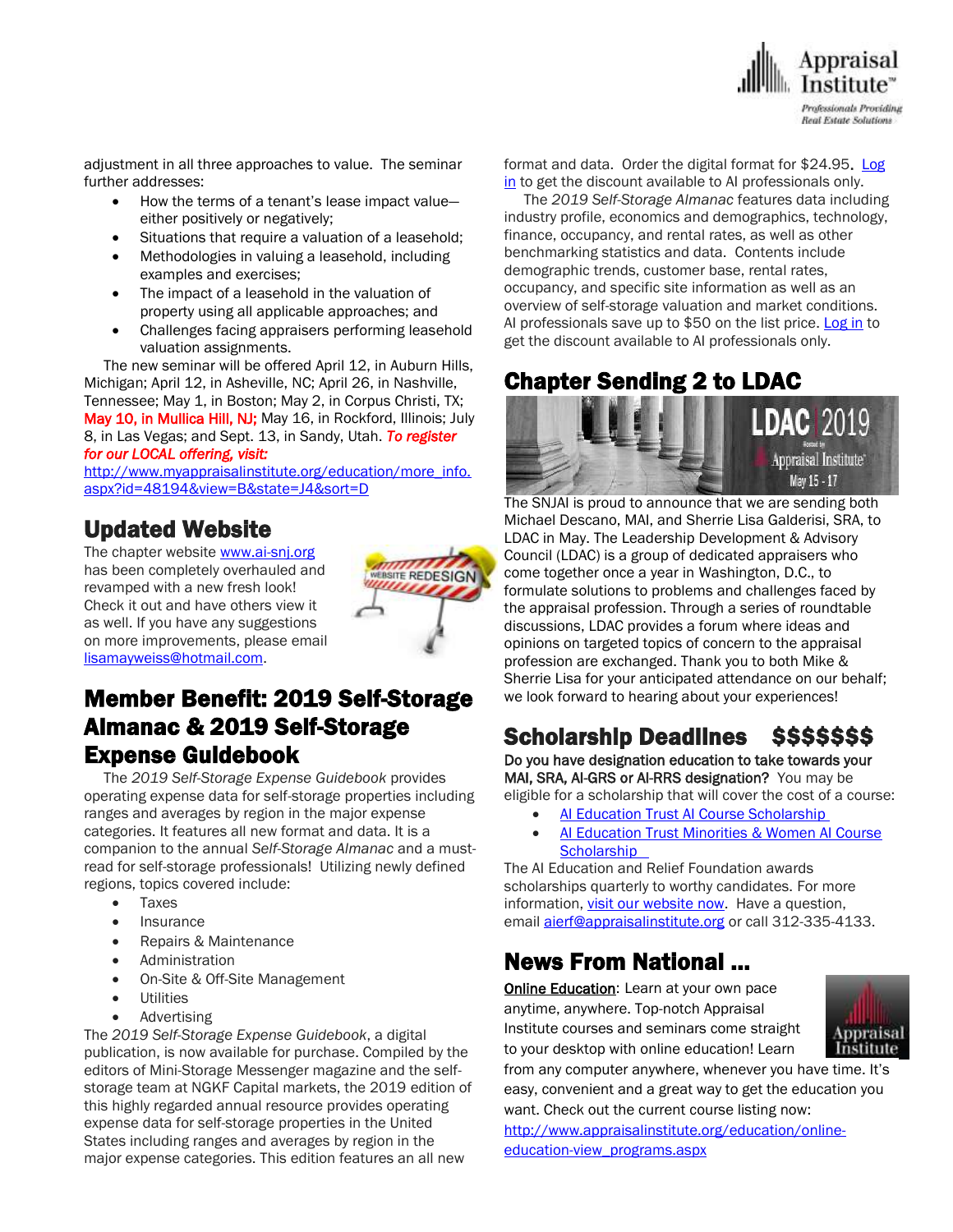

2019 AI Annual Conference *CLIMBING EVEN HIGHER*  July 22-24 Hyatt Regency at Colorado Convention Center, Denver



#### Uniform Standards of Professional Appraisal Practice

(USPAP) USPAP class participants need to purchase & bring to class their own copies of this book from the Appraisal Foundation. We will NOT provide the USPAP document as part of the course materials; we only supply the student manual published by the Appraisal Institute.

#### New Appraisal Institute Book Addresses Corridor Valuation

 Appraising energy and transportation corridors presents special challenges for real property valuation professionals, according to a new book published by the Appraisal Institute, the Appraisal Institute of Canada and the International Right of Way Association. "Corridor Valuation: An Overview and New Alternatives," includes a broad range of experiences and opinions of numerous valuation professionals and addresses the appraisal of railroad corridors in the U.S. and Canada.

 "In response to a pressing need among valuation professionals for guidance in appraising railroad corridors, the Appraisal Institute, the Appraisal Institute of Canada and the International Right of Way Association have joined together to develop this long-awaited text," 2018 Appraisal Institute President James L. Murrett, MAI, SRA; 2018 Appraisal Institute of Canada President Peter McLean, AACI, P. App; and 2018/2019 International Right of Way Association President Jeffrey L. Jones, SR/WA wrote in the book's foreword. "Practitioners with an interest in corridor valuation and experience in this challenging area of appraisal practice should find the topics explored and the insights provided in this text to be illuminating."

 "Corridor Valuation: An Overview and New Alternatives," explores the controversial issues surrounding railroad corridors, with definitive information on the evolution of corridor valuation theory, related property rights and legal issues, and methodologies for valuing railroad, telecommunications, pipeline, power transmission and conservation corridors. It is a 240-page soft cover book, available for \$50 for the print or PDF version, or \$70 for both. Call 888-756-4624 or order [online.](https://u7061146.ct.sendgrid.net/wf/click?upn=G62jSYfZdO-2F12d8lSllQB3CY5q6xmifocVmi-2FnSSQdWQ1AOBjunriu3kiQ10JPlp-2FRsgOVHA0NByzomWFAZ-2B44NoLd2JJDUi3m6tRh2-2FwauIiWOPYxrjthFX6293OWit_YRPfbc9BSCpXKTgdcsJ3-2BdZ9g32aJO-2Biq53XIHTGXdPSCWuUi9-2BY6YFy98ZD0OCM91-2B1BhN0lDKy6saJ-2FIaXt1W1ju27t0nAbEQ7uqog-2BIgg6V3uOYVf73tgsFsQ28quCbMVt-2FMHJU2xUauXNiyfa6bW-2F4kmVfYzgxxMtLcfFLSKXXXpQLrcZBMlbPVMkvEYIVJ2cN4uV5wU3tTrZimV9HCE4Pjy22MXv-2Fp3D8qtx4esdMAcgzkcgY-2B-2FQN0GazqJYMi43HEteGs5Wcev5q-2BGWrak3P4NlBC23HgQzZVABgWJcOS-2FUrHfH7elNGmiWqK3BB4ap3u-2B5NExfKVFRR-2B0j5NnQzD1pmycA-2BODqUyIykbI4CrTz1bFwk7gtfMGF3Xh)

#### Appraisal Institute Education and Relief Fund

The AI Education and Relief Foundation (AIERF) is here to help, but we need your assistance. Consider making a donation to AIERF which will assist your colleagues in need of emergency assistance as well as support those seeking assistance in completing their education to become a Designated member though our scholarship program. We

sincerely thank the many of you who have already donated through the **AIERF [website](http://send.appraisalinstitute.org/link.cfm?r=TyxXOooBFM-9kcaVyjABIA~~&pe=0NW2OADxNU3EbUKtXAumJeUpqRzVXH1D8cRwShNQ-UbhS48QracrK31x-qbZb4yXa5zgrr2l4GW7bac7143aSg~~&t=QIew13Z0zbjQIaET-qgxTA~~)** or by making a voluntary donation on your 2019 AI Invoice! If you or someone you know has been affected by natural disaster, medical emergency or other emergency that has occurred, apply today for financial assistance by clicking [here.](http://send.appraisalinstitute.org/link.cfm?r=TyxXOooBFM-9kcaVyjABIA~~&pe=VbUBYoFMnuJzhUrjk-o8vZPSVXCpTYNe26lfNuFxWBhKxDg23CxYeOqi7Txm-Wi-amng-zo24n1eN_5qljfqUg~~&t=QIew13Z0zbjQIaET-qgxTA~~) For more information on AIERF Scholarships[, click here.](http://send.appraisalinstitute.org/link.cfm?r=TyxXOooBFM-9kcaVyjABIA~~&pe=Hx6nUUZV6WqMrDEFqk3fbqFgGbsLqjMrNtunrYjElUG9Id-mmJo7ZCQN-DESuHRE0ecFjRJLsRGeLRsoZls26Q~~&t=QIew13Z0zbjQIaET-qgxTA~~) To make a donation please click the button below.

#### Donate Today

#### AI Among Groups Opposing Federal Banking Agencies'

Action The Appraisal Institute on Feb. 4 was one of six organizations signing a comment letter that "strongly opposed" a proposal from the Federal Reserve, the Federal Deposit Insurance Corp. and the Office of the Comptroller of the Currency to raise the residential appraisal threshold from \$250,000 to \$400,000.

 If the proposal is approved, nearly three quarters of residential real estate loans held in portfolio by depository institutions would be exempt from appraisal requirements. A high percentage of those loans are from rural areas.

 The same proposal was evaluated and answered in 2017 as part of the process of the federally mandated Economic Growth and Regulatory Paperwork Reduction Act — a regulatory relief effort that encompassed four different notice and comment periods and six public hearings. At that time, the same agencies that are now proposing the increase said it "would not be appropriate" to increase the residential threshold considering safety and soundness and consumer protection concerns.

 The "about face" is an apparent attempt by the agencies to pacify rural community banks that received discrete relief from Congress through EGRPRA. The valuation organizations that signed the comment letter have also requested a hearing on the proposal, but the agencies continue to deliberate on the issue.

 In addition to the Appraisal Institute, the comment letter was signed by:

- American Guild of Appraisers, OPEIU, AFL-CIO;
- American Society of Appraisers;
- American Society of Farm Managers and Rural Appraisers;
- MBREA | The Association for Valuation Professionals; and
- RICS.

#### Admissions News: 45-hour Residential Demonstration Appraisal Report Option Course Package

Residential Candidates can meet the residential Demonstration of Knowledge requirement by *c*onsecutively taking and passing *Advanced [Residential](http://send.appraisalinstitute.org/link.cfm?r=b0cu52FEpQ5beQ1mo2g1Ag~~&pe=Y3KJ7Pkp53cO1nHc2DFiqp5cZen4l0IMH_X5IN6OXV2hfbXVvZ-cuSbG1_s-Fwm-DRvlN7coKxTmEeHoZqkxRg~~&t=dE1fTzeatBFpjFQOaTHYHw~~) Applications and Case [Studies/Part](http://send.appraisalinstitute.org/link.cfm?r=b0cu52FEpQ5beQ1mo2g1Ag~~&pe=Y3KJ7Pkp53cO1nHc2DFiqp5cZen4l0IMH_X5IN6OXV2hfbXVvZ-cuSbG1_s-Fwm-DRvlN7coKxTmEeHoZqkxRg~~&t=dE1fTzeatBFpjFQOaTHYHw~~) 1* (which is a required course on the SRA path) and *Advanced [Residential](http://send.appraisalinstitute.org/link.cfm?r=b0cu52FEpQ5beQ1mo2g1Ag~~&pe=is2b7QH9M_Fd4-9kgirKVwlwQFagPgoU90xdJKTwOFGKWnC2xJmxECYFtD_2ylPQ3PEzUXb4CDoRCouzs_rX4Q~~&t=dE1fTzeatBFpjFQOaTHYHw~~) Report [Writing/Part](http://send.appraisalinstitute.org/link.cfm?r=b0cu52FEpQ5beQ1mo2g1Ag~~&pe=is2b7QH9M_Fd4-9kgirKVwlwQFagPgoU90xdJKTwOFGKWnC2xJmxECYFtD_2ylPQ3PEzUXb4CDoRCouzs_rX4Q~~&t=dE1fTzeatBFpjFQOaTHYHw~~) 2* at the same location. Candidates who choose a different Demonstration of Knowledge option need only take Part 1. Remaining 2019 synchronous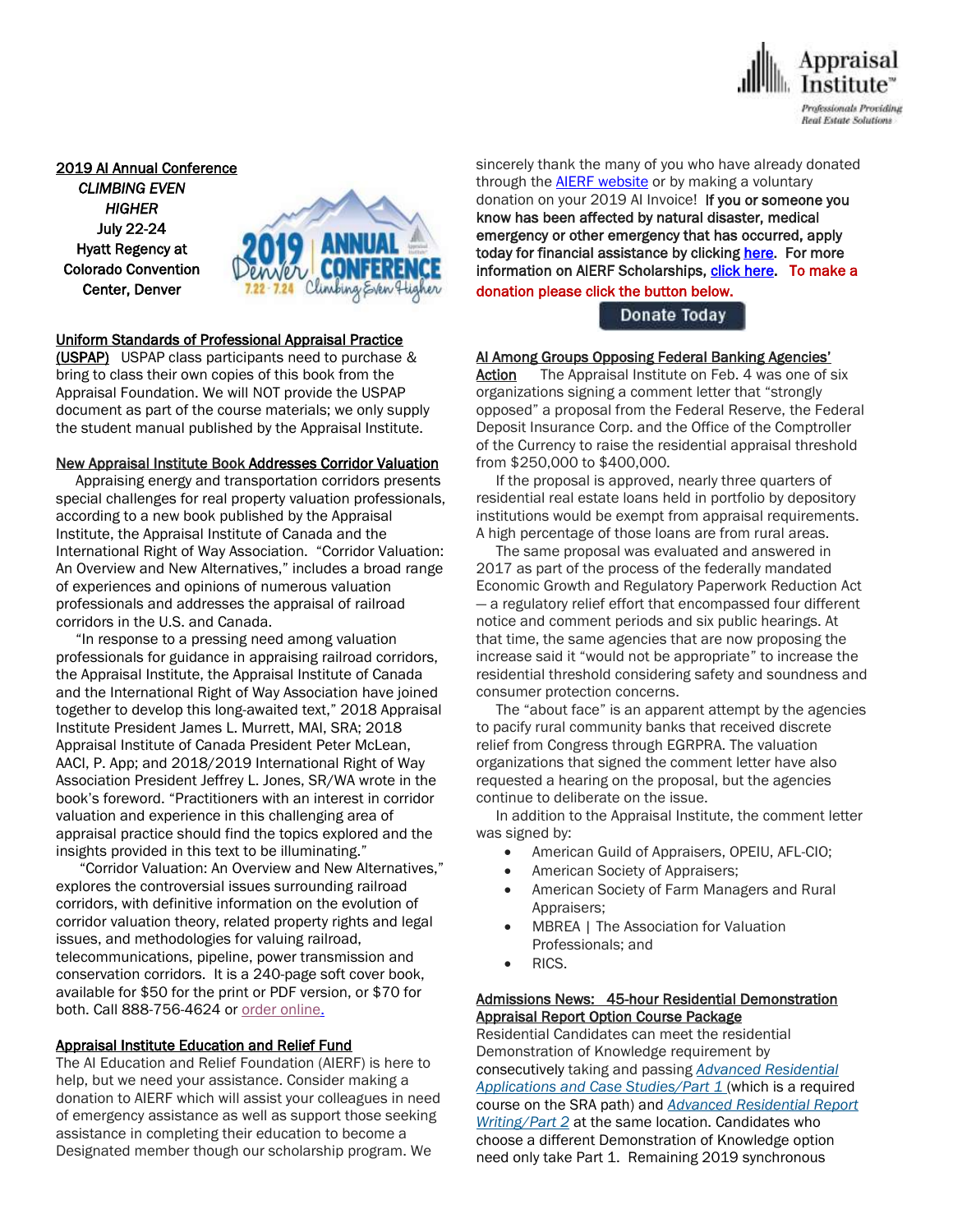

offerings of the 45-hour Residential Demonstration Appraisal Report Option Course Package are in April/May and October/November; classroom offerings are in July (Pittsburgh), September (Oregon) and October (Denver).

#### Admissions News: Capstone program (General Demonstration of Knowledge option)

The Philadelphia offering remains open for registration. Capstone prerequisites are:

- 1. The *General [Demonstration](http://send.appraisalinstitute.org/link.cfm?r=b0cu52FEpQ5beQ1mo2g1Ag~~&pe=dj9wG035k8kp2Rm6q4hb_eBM39po1Z7pmyLHEsP956D61TWZukQCqI9l7-A1QlpBviPeLfFTH8ueaxL-rAYmuw~~&t=dE1fTzeatBFpjFQOaTHYHw~~) Appraisal Report [Writing](http://send.appraisalinstitute.org/link.cfm?r=b0cu52FEpQ5beQ1mo2g1Ag~~&pe=dj9wG035k8kp2Rm6q4hb_eBM39po1Z7pmyLHEsP956D61TWZukQCqI9l7-A1QlpBviPeLfFTH8ueaxL-rAYmuw~~&t=dE1fTzeatBFpjFQOaTHYHw~~)* seminar (must have been completed within five years prior to Capstone registration); and
- 2. *Advanced Market Analysis and H&B Use*.

Candidates who have previously taken a Capstone program and need to retake it must select an offering with a *different* case study. Candidates can inquire with the National Programs area (312) 335-4207

o[rnationalprograms@appraisalinstitute.org\)](mailto:nationalprograms@appraisalinstitute.org). The Capstone program is one of 7 general Demonstration of Knowledge requirement options. The education department expects to announce the 2020 Capstone schedule in the 3rd quarter. Candidates who wish to enroll in a 2020 Capstone offering must be eligible before they can register. (Note: 1st quarter & synchronous offerings generally reach capacity quickly.)

# AI Bd of Directors OKs Distribution of Guide Note Exposure Draft

 The Appraisal Institute Board of Directors approved at its Feb. 21-22 meeting in Chicago the distribution of an exposure draft to AI professionals and other appropriate parties of a proposed Guide Note concerning the fee simple valuation of properties that typically transact with leases in place. The Board of Directors also directed to 45-Day Notice proposed amendments to the AI Bylaws that would:

- Remove Past President Designated Member as a status while maintaining Past President as a title and as individuals who do not pay membership dues; and
- Eliminate the Temporarily Non-Practicing Designated Member status and the Temporarily Non-Practicing Candidate status.

In other action, the Board of Directors:

- Approved changing the Find an Appraiser directory to exclude Designated Members who are in "nonpracticing" status.
- Approved additional funding for implementation of the Appraisal Institute's new association management system, expected to launch this fall.
- Authorized the negotiation and execution of a contract with a hotel in Orlando for the 2020 Annual Conference & Board of Directors meeting.
- Approved appointments to fill vacancies through Dec. 31, 2020:

\*David C. Lennhoff, MAI, SRA, AI-GRS, to The Appraisal Journal Editorial Board and

\*Danny K. Wiley, SRA, and Craig M. Harrington, SRA, AI-RRS, to the Professional Standards and Guidance Committee.

\*Elected Jared L. Schweitzer, MAI, to the AI Holdings Board of Directors through Dec. 31, 2021.

 Amended Regulation No. 9 so that regional committees' elections for most regional positions shall be held before Oct. 1 (rather than in the first half of the year).

 Approved updating the AI Group Program policy. The AI Board of Directors is next scheduled to meet May 9- 10 in Chicago.

## Qualified Appraisers Key to Property Tax Appeals, Appraisal Institute Says

 Working with an Appraisal Institute Designated Member can benefit homeowners who choose to appeal their property tax assessments, the nation's largest professional association of real estate appraisers said in a February 14<sup>th</sup> press release.

 "Homeowners should keep in mind that assessors are usually adept at spotting faulty valuations with values that appear to be unreasonably low," said Appraisal Institute President Stephen S. Wagner, MAI, SRA, AI-GRS. "That is why it's important to choose an appraiser who conforms to a strict code of ethics such as one governing the actions of Appraisal Institute Designated Members."

 Sometimes the assessor's value is higher than market value, while in other cases the assessor's value is lower than the market value, Wagner said.

 He added that assessments can be based on incorrect information that can affect a homeowner's property tax. However, tax assessors – who typically are elected officials -- seek to be fair to local residents during the assessment process, he noted.

 However, Wagner advised, homeowners can consider a property tax appeal and should be prepared with all the necessary information. Many appraisers collaborate with property tax consultants and attorneys who specialize in tax appeal matters, which could provide the best opportunity for a property owner to increase the chances of a successful tax appeal. Qualified appraisers can help homeowners who choose to appeal their property tax assessments, he said.

 Different municipalities can have different stages of tax appeals. Homeowners should check with their assessor's office or a local appraiser who can provide expertise.

 "Homeowners should consider having an independent appraisal prepared and then present the appraisal report to the assessor because appraisers – such as Designated Members of the Appraisal Institute – are independent, third party experts who provide credible, reliable opinions of value," Wagner said.